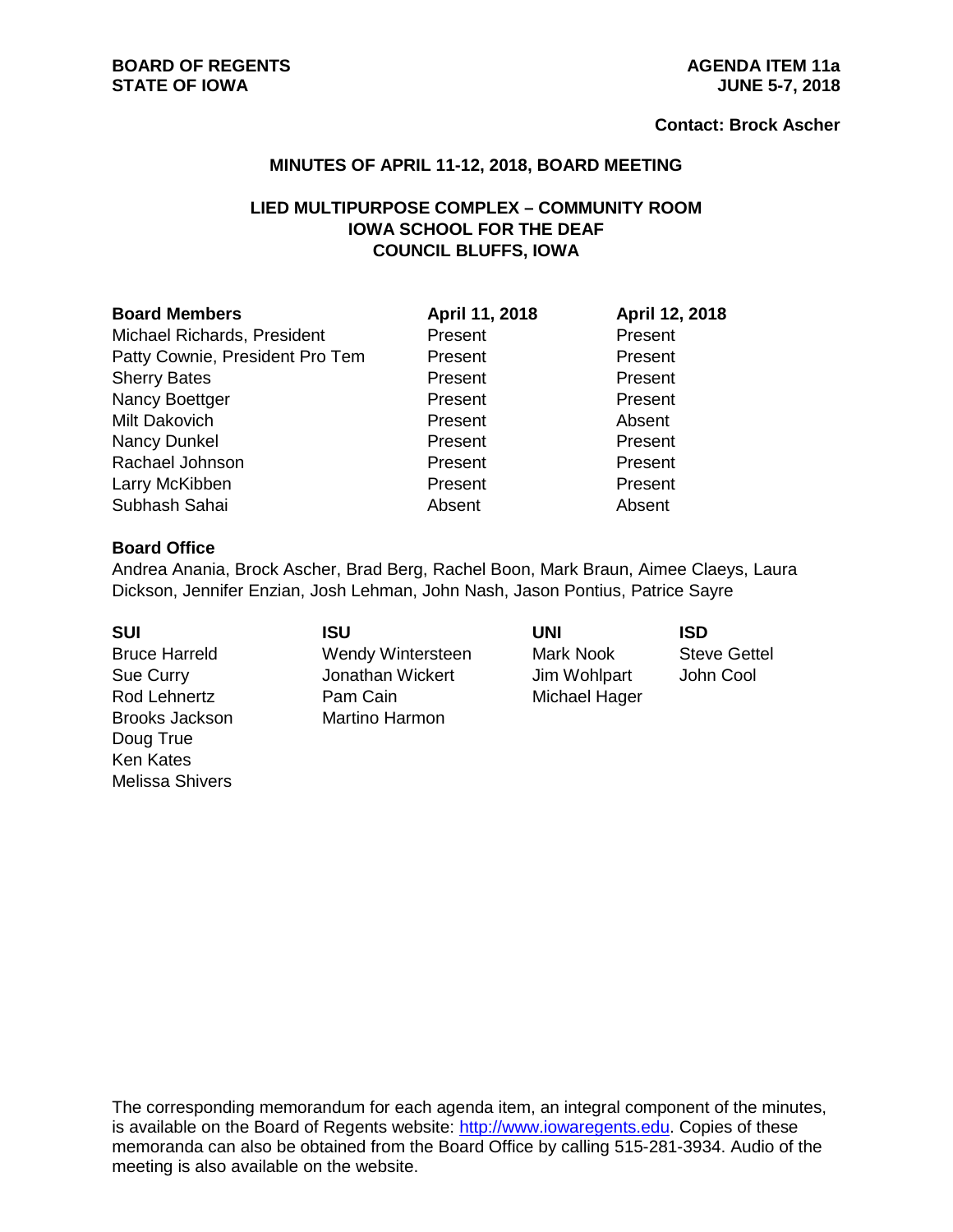# **April 11, 2018**

*The Property and Facilities Committee met at 11:30 a.m. The Campus Safety and Security Committee met at 12:30 p.m. The Academic and Student Affairs Committee met at 1:30 p.m.*

# **Call to Order for April 11, 2018**

President Richards called the meeting to order at 2:49 p.m.

### **Roll Call:**

|         | <b>Bates</b> | <b>Boettger</b> | Cownie | <b>Dakovich</b> | Dunkel | <b>Johnson</b> | McKibben | <b>Richards</b> | Sahai |
|---------|--------------|-----------------|--------|-----------------|--------|----------------|----------|-----------------|-------|
| Present |              |                 |        |                 |        |                |          |                 |       |
| Absent  |              |                 |        |                 |        |                |          |                 |       |

# **Sale and Award of \$32,905,000 Athletic Facilities Revenue Bonds, Series S.U.I. 2018**

Policy and Operations Officer Brad Berg introduced Dr. Sheryl Bailey from Springstead, Inc., the Board's municipal advisor.

Dr. Bailey reported that (1) Eight bids were received; (2) the winning bid was submitted by Mesirow Financial, Inc.; and (3) the true interest cost was 3.156%.

 $\checkmark$  MOVED by JOHNSON, SECONDED by BOETTGER, to approve a resolution providing for the sale and authorizing the issuance of Athletic Facilities Revenue Bonds, Series S.U.I. 2018, in the amount of \$32,905,000 for the purpose of improving, remodeling, repairing, furnishing, equipping, and building additions to Kinnick Stadium, funding a debt service reserve fund, and paying costs of issuance.

|        | <b>Bates</b> | <b>Boettger</b> | Cownie | Dakovich | Dunkel | Johnson | McKibben | <b>Richards</b> | Sahai |
|--------|--------------|-----------------|--------|----------|--------|---------|----------|-----------------|-------|
| Ave    |              |                 |        |          |        |         |          |                 |       |
| Absent |              |                 |        |          |        |         |          |                 |       |

MOTION APPROVED by ROLL CALL.

*The University of Iowa Hospitals and Clinics Committee met at 2:58 p.m. The Audit and Compliance Committee met at 3:55 p.m.*

# **Adjourn**

President Richards adjourned the meeting at 4:13 p.m.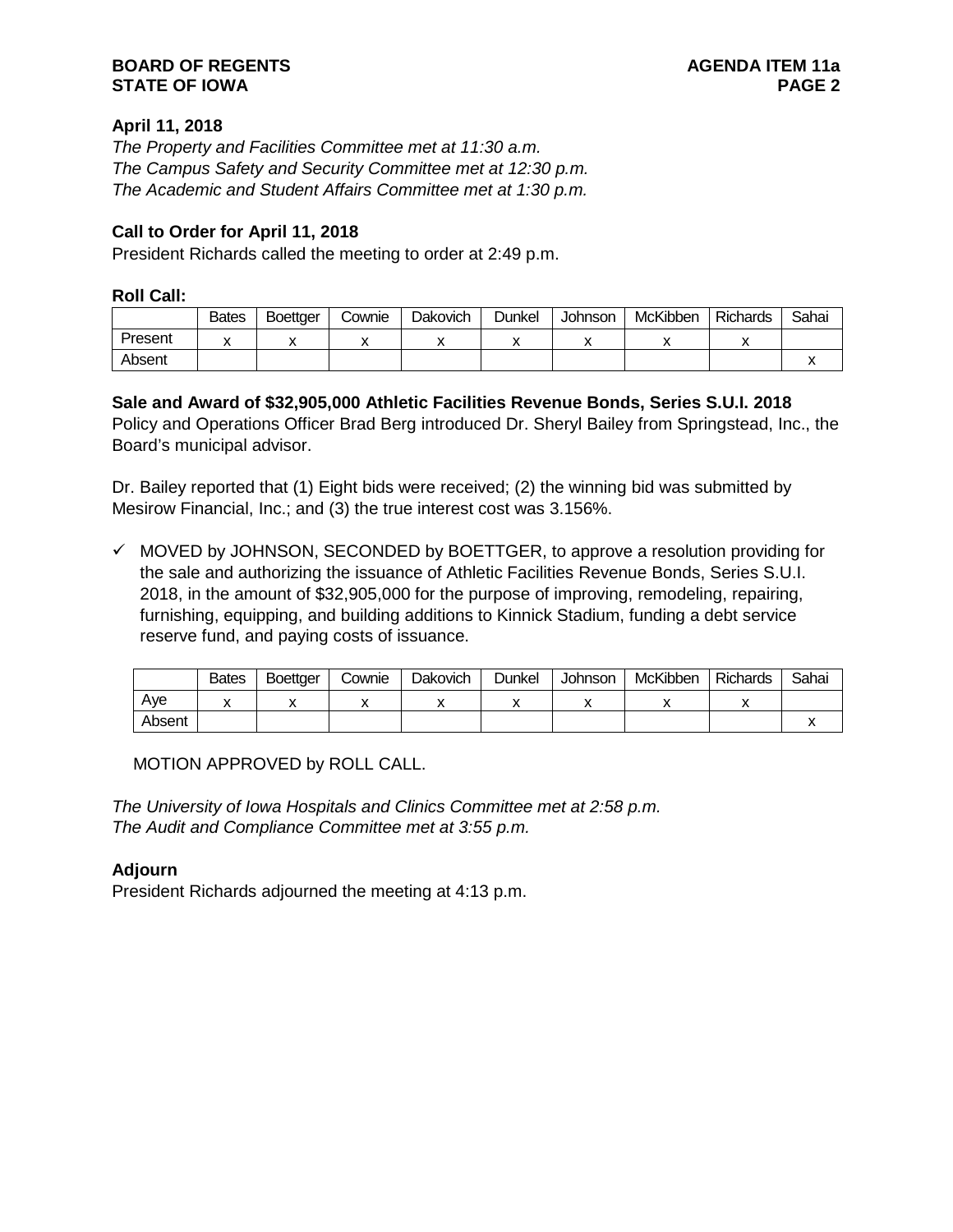### **Call to Order for April 12, 2018**

President Richards called the meeting to order at 9:17 a.m.

#### **Roll Call:**

|         | <b>Bates</b> | <b>Boettger</b> | ش∨ownie | Dakovich | <b>Dunkel</b> | Johnson | McKibben | Richards | Sahai |
|---------|--------------|-----------------|---------|----------|---------------|---------|----------|----------|-------|
| Present |              |                 |         |          |               |         |          |          |       |
| Absent  |              |                 |         | ,,       |               |         |          |          |       |

### **Public Comment**

President Richards noted that public comment on issues that come before the Board is an important part of the Board's deliberations and welcomed the following presenters:

• Dave Caris, CEO of Community Bankers of Iowa, spoke to the Board on trademark issues

The Board received the comments by GENERAL CONSENT.

### **Election of President and President Pro Tem**

President Richards recognized President Pro Tem Cownie, who opened nominations for Board President.

- $\checkmark$  MOVED by BOETTGER, to nominate Mike Richards as President of the Board of Regents for the term commencing May 1, 2018, and ending April 30, 2020.
- $\checkmark$  Nominations were closed by general consent.
- $\checkmark$  ROLL CALL on the MOTION to approve Mike Richards as President of the Board of Regents for the term commencing May 1, 2018, and ending April 20, 2020.

|        | <b>Bates</b> | <b>Boettger</b> | Cownie | Dakovich | Dunkel | Johnson | McKibben | <b>Richards</b> | Sahai |
|--------|--------------|-----------------|--------|----------|--------|---------|----------|-----------------|-------|
| Ave    |              |                 |        |          |        |         | ,,       |                 |       |
| Absent |              |                 |        |          |        |         |          |                 |       |

MOTION APPROVED by ROLL CALL.

President Richards opened nominations for Board President Pro Tem.

- $\checkmark$  MOVED by BATES to nominate Patty Cownie as President Pro Tem of the Board of Regents for the term commencing May 1, 2018, and ending April 30, 2020.
- $\checkmark$  Nominations were closed by general consent.
- $\checkmark$  ROLL CALL on the MOTION to approve Patty Cownie as President Pro Tem of the Board of Regents for the term commencing May 1, 2018, and ending April 20, 2020.

|        | <b>Bates</b> | Boettaer | Cownie | Dakovich | Dunkel | <b>Johnson</b> | McKibben | Richards | Sahai |
|--------|--------------|----------|--------|----------|--------|----------------|----------|----------|-------|
| Ave    |              |          |        |          |        |                |          |          |       |
| Absent |              |          |        |          |        |                |          |          |       |

MOTION APPROVED by ROLL CALL.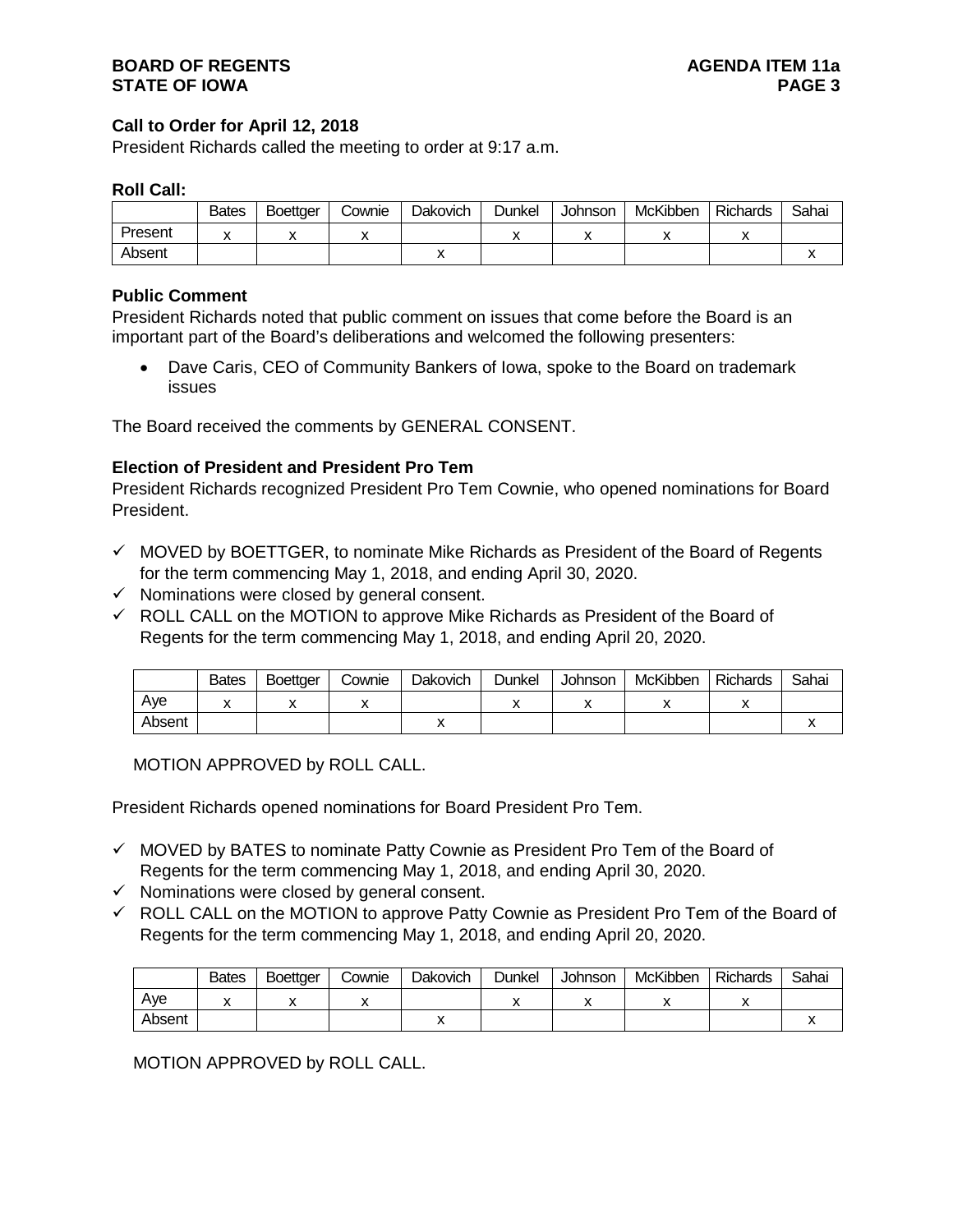### **Consent Agenda**

- $\checkmark$  MOVED by MCKIBBEN, SECONDED by JOHNSON, to approve and receive the following CONSENT AGENDA items:
	- a) Minutes of February 21-22, 2018 Board Meeting
	- b) Meeting of February 21, 2018 Property and Facilities Committee
	- c) Meeting of February 21, 2018 Investment and Finance Committee
	- d) Meeting of February 21, 2018 Academic and Student Affairs Committee
	- e) Meeting of February 21, 2018 Audit and Compliance Committee
	- f) Meeting of February 21, 2018 University Hospital and Clinics Committee
	- g) ISU Facilities Corporation Reimbursement Resolution
	- h) Request for Honorary Degrees at the University of Northern Iowa
	- i) Request for Honorary Degrees at Iowa State University
	- j) 2018-2019 Proposed Promotion and Tenure Actions
	- k) Approval of University Parking for FY 2019
	- l) Personnel Appointments
	- m) Meeting of April 11, 2018 Property and Facilities Committee
	- n) Annual Report on Competition with Private Enterprise
	- o) Proposed Board Policy Trademarks
	- p) Allocation of Mid-Year FY2018 State Funding Cut
	- q) Termination of NERA Agreement
	- r) Teacher Terminations

|        | <b>Bates</b> | <b>Boettaer</b> | Cownie | Dakovich | Dunkel | <b>Johnson</b> | McKibben | Richards | Sahai |
|--------|--------------|-----------------|--------|----------|--------|----------------|----------|----------|-------|
| Ave    |              |                 |        |          |        |                | ,,       |          |       |
| Absent |              |                 |        |          |        |                |          |          |       |

MOTION APPROVED by ROLL CALL.

### **Presentations by Non-Represented Faculty and Staff on FY 2019 Salary Issues**

President Richards recognized Board Counsel Aimee Claeys, who welcomed Peter Snyder, president of the SUI Faculty Senate; John Laverty, president of the SUI Staff Council; Tim Day, President of the ISU Faculty Senate; Jessica Bell president of the ISU P&S (Staff) Council; and Christina Geweke, president of the UNI P&S (Staff) Council. These representatives presented before the board regarding FY 2019 salary issues.

Regent Boettger thanked the representatives for their presentations on behalf of the Board. President Pro Tem Cownie commended the presenters on the quality of work performed at the three universities. Regent McKibben lamented the loss of quality faculty and staff due to salary issues and expressed concern for the future of state support for the Regents institutions.

The Board received the reports by GENERAL CONSENT.

### **Report on Access and Affordability of College**

President Richards recognized Board of Regents Associate Chief Academic Officer Jason Pontius who introduced Roberta Johnson, director of the ISU financial aid office; Tim Bakula, interim director of the UNI financial aid office; and Dr. Kathy Bialk, SUI associate provost and director of student financial aid. These representatives presented reports on access and affordability of college to the Board.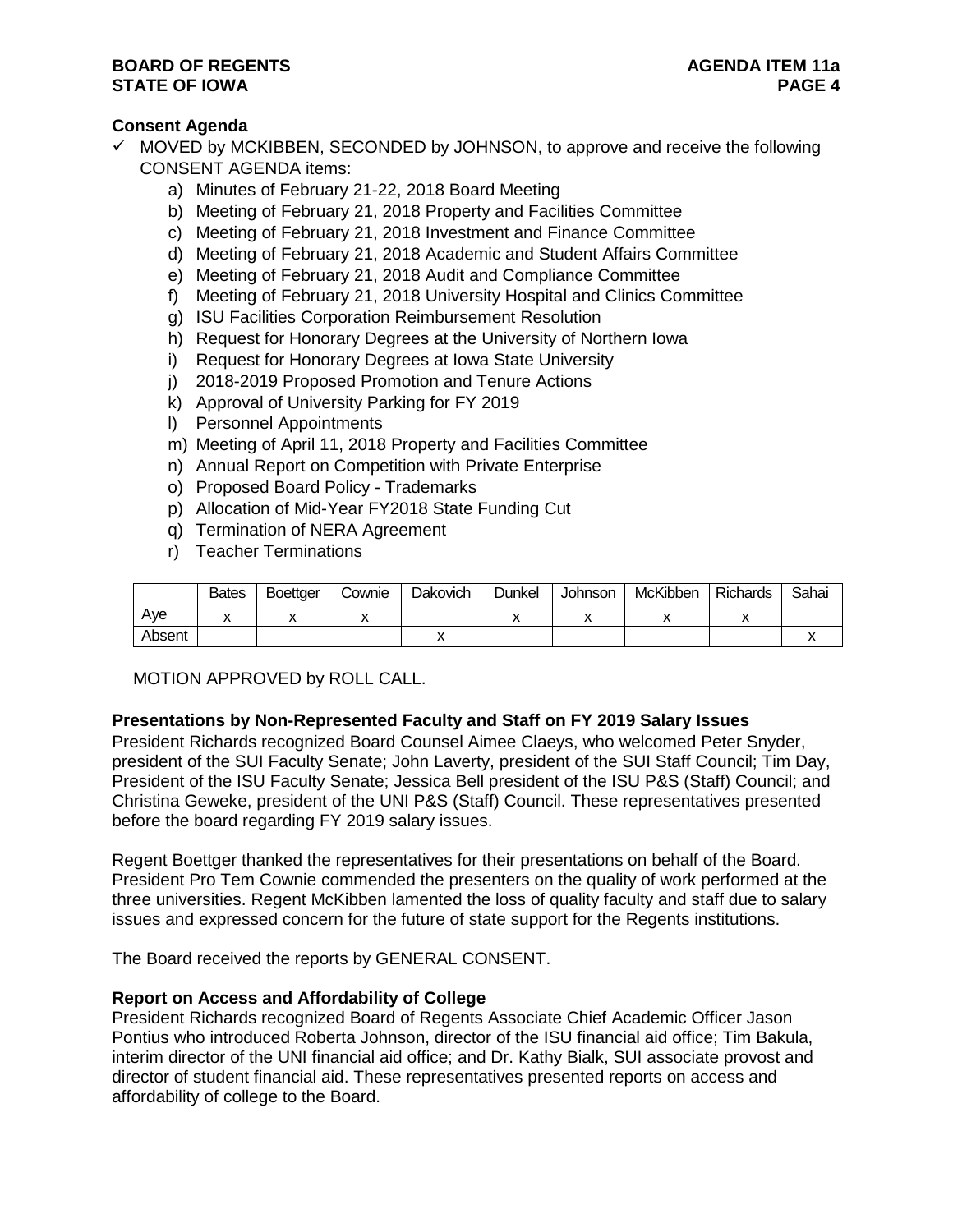Regent Dunkel asked for clarification on if certain campaign funds were endowed or pulled together to pay for tuition. Ms. Johnson explained that most funds were endowed and others were from other sources. She then noted that ISU and the other regent institutions have thousands of scholarships that are given out annually. Regent Johnson thanked the presenters for their work and asked if their recommendations from the 2008 task force are still valid or if restructuring is needed. Ms. Johnson replied that institutional and state aid is important, but may look different than what was predicted in 2008. Regent Bates commended the presenters for their work on financial literacy and asked if the presenters thought that freshmen students understood student loans well enough. Ms. Johnson replied that students are becoming more savvy with their understanding of debt. Regent Johnson asked about a common scholarship and institutional aid application location for each of the three institutions.

The Board received the reports by GENERAL CONSENT

**Proposed Residence System Rates for 2018-2019 Academic Year – Second Reading** President Richards recognized Brad Berg, Board of Regents policy and operations officer, to present a second reading of the residence system rates for the 2018-19 academic year.

 $\checkmark$  MOVED by MCKIBBEN, SECONDED by DUNKEL, to approve the universities' academic year 2018-2019 proposed rates for all residence halls, apartments, and board options as detailed in attachments A, B and C in the memorandum.

|        | <b>Bates</b> | <b>Boettger</b> | Cownie | Dakovich | Dunkel | Johnson | McKibben | <b>Richards</b> | Sahai |
|--------|--------------|-----------------|--------|----------|--------|---------|----------|-----------------|-------|
| Ave    |              |                 |        |          |        |         | ,,       |                 |       |
| Absent |              |                 |        |          |        |         |          |                 |       |

MOTION APPROVED by ROLL CALL.

**Proposed 2018-2019 Common and University/Program Specific Fees – First Reading** President Richards recognized Andrea Anania, Board of Regents policy and operations analyst, to present a first reading of the 2018-19 common and university/program specific fees.

 $\checkmark$  MOVED by BOETTGER, SECONDED by DUNKEL, to receive the report and authorize the Executive Director to fil the Notice of Intent to amend Iowa Administrative Code §681-1.7 for the University of Iowa to reduce the application fee for PharmD students from \$100 to \$50.

|        | <b>Bates</b> | <b>Boettger</b> | Cownie | Dakovich | Dunkel | Johnson | McKibben | Richards | Sahai |
|--------|--------------|-----------------|--------|----------|--------|---------|----------|----------|-------|
| Ave    |              |                 |        |          |        |         |          |          |       |
| Absent |              |                 |        |          |        |         |          |          |       |

MOTION APPROVED by ROLL CALL.

# **Closed Session – Student Appeal Records**

 $\checkmark$  MOVED by COWNIE, SECONDED by JOHNSON, to enter into closed session in accordance with Iowa Code section 21.5.1.a, 22.7.1, and the Family Educational Rights and Privacy Act, 20 U.S.C. § 1232g, to review student records which are required or authorized by law to remain confidential.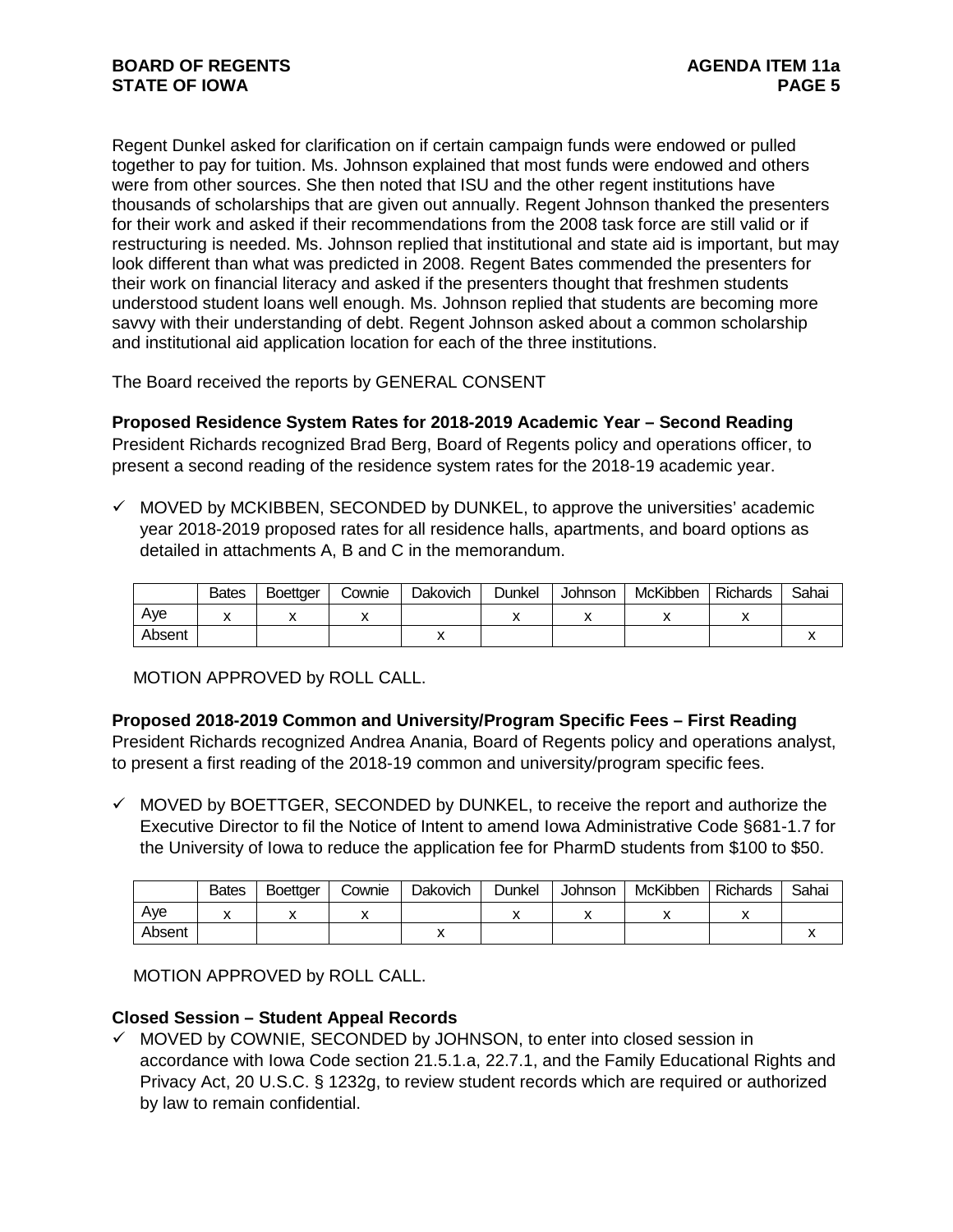|        | <b>Bates</b> | <b>Boettger</b> | Cownie | Dakovich | <b>Dunkel</b> | Johnson | McKibben | <b>Richards</b> | Sahai |
|--------|--------------|-----------------|--------|----------|---------------|---------|----------|-----------------|-------|
| Ave    |              |                 |        |          |               |         |          |                 |       |
| Absent |              |                 |        |          |               |         |          |                 |       |

MOTION APPROVED by ROLL CALL.

*The Board convened in closed session at 10:57 a.m.*

*The Board reconvened in open session at 11:53 a.m.*

### **Closed Session – Student Appeal Records**

 $\checkmark$  MOVED by JOHNSON, SECONDED by MCKIBBEN, to deny the acceptance of evidence into the record.

|        | <b>Bates</b> | <b>Boettger</b> | Cownie | Dakovich | Dunkel | <b>Johnson</b> | McKibben | Richards | Sahai |
|--------|--------------|-----------------|--------|----------|--------|----------------|----------|----------|-------|
| Ave    | ↗            |                 |        |          |        |                |          |          |       |
| Absent |              |                 |        |          |        |                |          |          |       |

MOTION APPROVED by ROLL CALL.

### **Proposed 2018-2019 Tuition and Fees – First Reading**

President Richards recognized Brad Berg, Board of Regents policy and operations officer, to present a first reading of the proposed 2018-2019 tuition and fees. President Richards recognized Drew Stensland, incoming student body president at UNI, outgoing ISU student body president Cody West, outgoing student body president at SUI Jacob Simpson, and vice president of SUI GPSG Grant Jerkovich.

Regent Johnson thanked the students for their comments and their service to their fellow students. Regent McKibben also thanked the students for their comments and encouraged the students to request a visit with Governor Kim Reynolds to speak on budgetary issues.

#### **Reports from Institutional Heads**

Superintendent Gettel, President Nook, President Harreld and President Wintersteen gave reports on recent activities at their respective institutions.

Regent McKibben commended President Harreld for his efforts in recruiting first generation students.

The Board received the reports by GENERAL CONSENT.

#### **Discussion on Resource Management**

President Richards read the following statement:

*Over the past year the Board of Regents initiated an open and transparent discussion about the use of resources at our public institutions. Last summer we established a*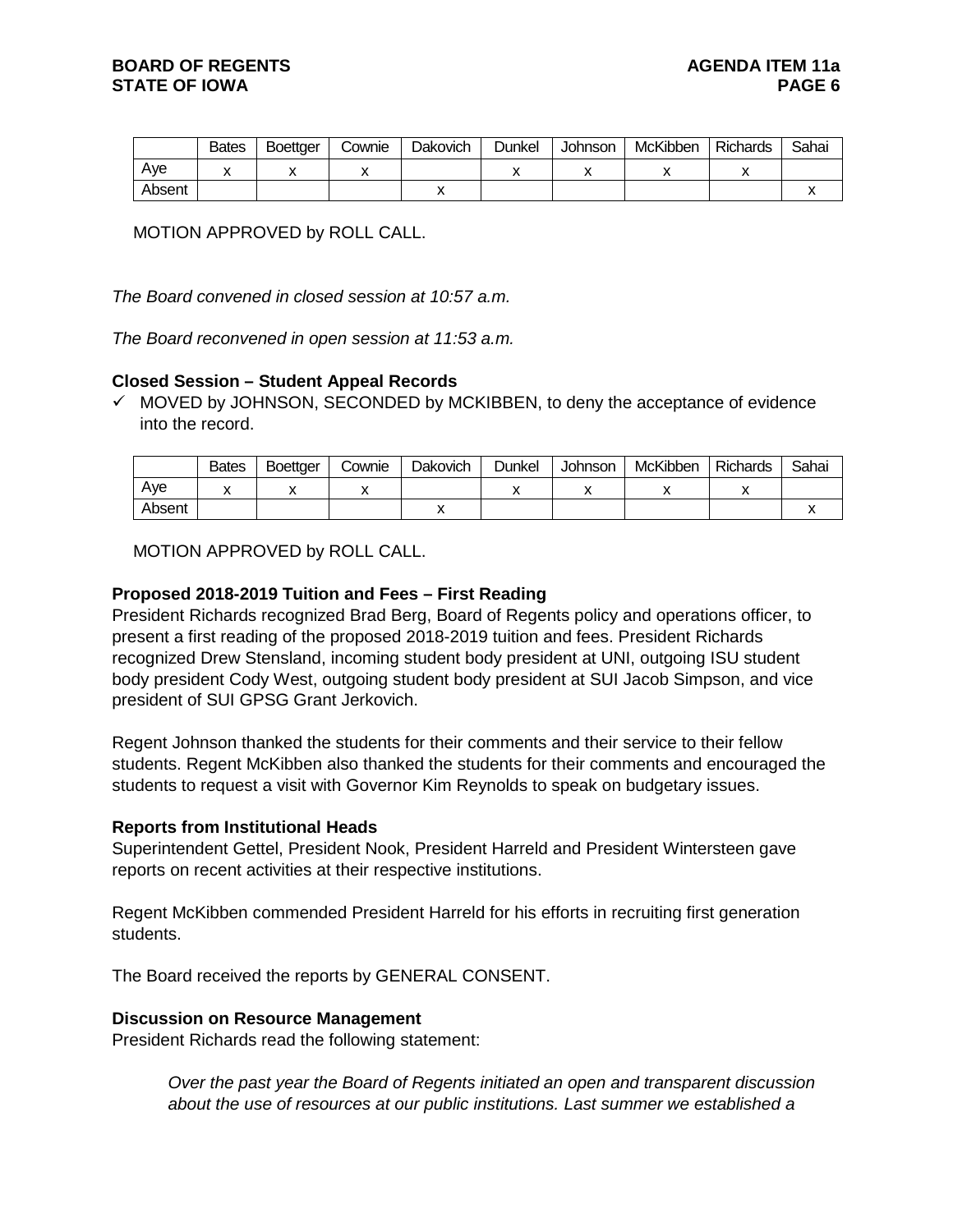*tuition task force that met three times, once at each university campus, to talk about tuition and funding. The overriding goal of the task force and the discussions that*  followed was to come up with the right mix of funding and resource management that *allows our universities to continually improve.* 

*We've heard today there are currently three major components to funding our universities properly; tuition, state appropriations, and savings through reallocation of resources at our universities. Increasingly there is a fourth very important component, which is research funding combined with private and corporate philanthropic giving.* 

*Our universities have become more efficient. We've saved or reallocated 55 million dollars since 2010, with an additional 90 million dollars in savings from refinancing bonds – 23 million dollars of which directly resulted in state savings on bonds authorized by the state. I believe our universities need to continue to be innovative with their financial and capital resources. This includes finding additional ways to leverage our university assets so that our institutions can be more self-sustaining financially.* 

*Going forward, it will continue to be our priority to strive to have more predictability with the financial resources used by the Regents Enterprise. We have just been given a reduction to our fiscal year 2018 appropriations and that cut will hurt. Our presidents*  have spoken on how they will deal with those reductions. We do not know yet about *fiscal year 2019 appropriations, but we are continuing to work with the Governor's office and legislators. We have discussed our proposed 2018-19 tuition rates and I believe these rates represent reasonable short-term balance to help fund our institutions for the coming year.* 

*This year, we committed to raise tuition only one time. This fall, our goal will be to set 2019-20 rates prior to the end of the calendar year and to have a discussion about longer term planning regarding future tuition increases. We need to continue to evaluate the proper mix of financial resources at our universities. It is a collective decision that includes students, families, and the legislative and executive branches. The Board is committed to working collaboratively with all parties to continue to provide accessible, high-quality education to the students and families of Iowa.* 

*Make no mistake, balancing funding sources for higher education is a complicated issue, but the reality of where we are today is twofold. First, we want to keep higher education affordable and accessible – it's part of our mission. Second, we want to strive to provide to a high-value education for those in our Regents intuitions. It is my belief that the highest quality cannot be maintained by simply aiming for the status quo. We must adapt and continue to improve the use of all available resources.* 

*The importance of our Regent universities in educating Iowans has never been greater. We know from the Future Ready Iowa Alliance that in Iowa 6-of-10 jobs with the greatest growth and the most openings over the next 10 years will require a bachelor's degree or higher. Approximately 54 percent of Iowa jobs that pay "good wages" will require at least a bachelor's degree, yet only about 36 percent of Iowans have achieved a bachelor's degree. To support another goal of Future Ready Iowa, our Regents institutions have*